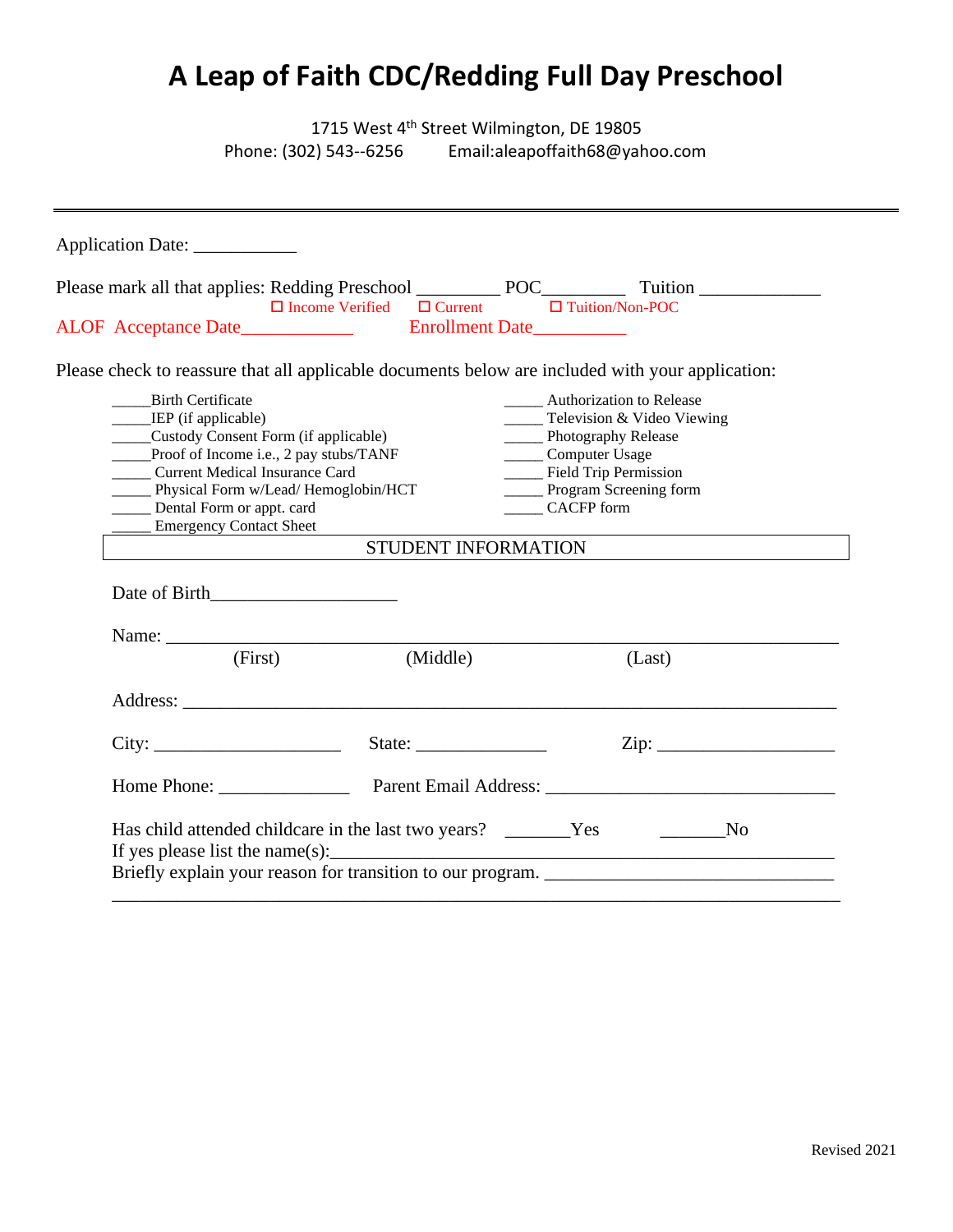# PARENT INFORMATION

| <b>Primary Caretaker(s)</b>                                                                                   |                                      |                                                                                                            |
|---------------------------------------------------------------------------------------------------------------|--------------------------------------|------------------------------------------------------------------------------------------------------------|
|                                                                                                               |                                      |                                                                                                            |
| (Middle)<br>(First)                                                                                           | (Last)                               |                                                                                                            |
|                                                                                                               |                                      |                                                                                                            |
|                                                                                                               |                                      | Work/Daytime Phone: ____________________Cell Phone: _____________________________ Evening Phone___________ |
| Marital Status: _____Single ______ Married _______ Separated ______Divorced                                   |                                      |                                                                                                            |
| $\sqrt{a}$ No                                                                                                 |                                      | Is there a secondary Caretaker (i.e., non-custodial parent, grandparent in home)? ____Yes                  |
|                                                                                                               |                                      | Relationship to Child:                                                                                     |
| (Middle)<br>(First)                                                                                           | (Last)                               |                                                                                                            |
|                                                                                                               |                                      | Work/Daytime Phone: __________________Cell Phone: _____________________ Evening Phone______________        |
| Marital Status: _____Single ______ Married _______ Separated ______Divorced                                   |                                      |                                                                                                            |
| <b>Non-Custodial parent information:</b>                                                                      |                                      | Date of Birth _____________                                                                                |
|                                                                                                               |                                      |                                                                                                            |
| (Middle)<br>(First)                                                                                           | (Last)                               |                                                                                                            |
|                                                                                                               |                                      |                                                                                                            |
| City:                                                                                                         |                                      | State: $\qquad \qquad \text{Zip: } \qquad$                                                                 |
| <b>Primary Caregiver Questions</b><br>Are you a teen parent? $\Box$ Yes<br>Highest level of school completed: | $\Box$ No                            |                                                                                                            |
| $\Box$ Grade 11 or less                                                                                       | $\Box$ High School $\Box$ Associates | $\Box$ Bachelors<br>$\Box$ Masters                                                                         |
|                                                                                                               |                                      | Work/Daytime Phone: ___________________Cell Phone: _______________________Evening Phone_____________       |
| How did you hear about our program?                                                                           |                                      |                                                                                                            |
| $\Box$ Flyer<br>$\Box$ social media $\Box$ Website Search                                                     |                                      | $\Box$ Pamphlet $\Box$ Referring Agency                                                                    |
|                                                                                                               |                                      |                                                                                                            |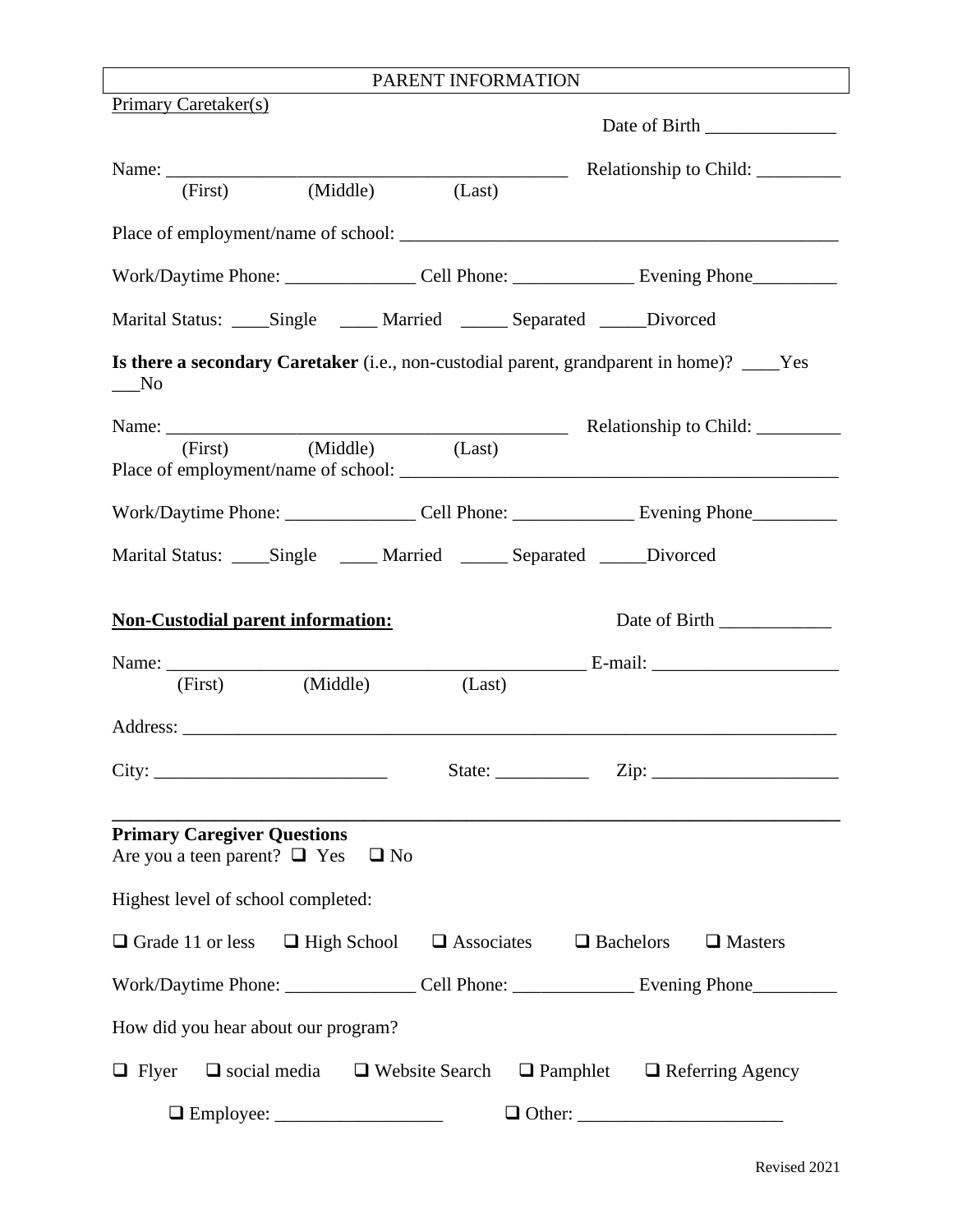### INCOME INFORMATION

\*A household consists of the child you are applying for, any adult caretakers for that child, and the siblings of that child who all reside in the same home

| Total Number in Household*: __________<br>Number of children in Household*: ___________          |  |                                           |  |  | Income Amount: $\sqrt{\frac{2}{1-\frac{1}{2}} \cdot \frac{1}{2-\frac{1}{2}} \cdot \frac{1}{2-\frac{1}{2}} \cdot \frac{1}{2-\frac{1}{2}}}$ |
|--------------------------------------------------------------------------------------------------|--|-------------------------------------------|--|--|-------------------------------------------------------------------------------------------------------------------------------------------|
|                                                                                                  |  | Number of Adults in household*: _________ |  |  |                                                                                                                                           |
|                                                                                                  |  |                                           |  |  |                                                                                                                                           |
| Frequency of Income: ____Weekly _______Bi-Weekly ______Monthly _______Yearly                     |  |                                           |  |  |                                                                                                                                           |
| Employed: $\Box$ Full-time $\Box$ Part-time $\Box$ School or Training $\Box$ Retired or Disabled |  |                                           |  |  |                                                                                                                                           |
| $\Box$ Unemployed                                                                                |  |                                           |  |  |                                                                                                                                           |
| Source of Income: _______ Wages _______ Social Security ________ TANF                            |  |                                           |  |  |                                                                                                                                           |
|                                                                                                  |  |                                           |  |  | Child Support _________Unemployment ____________ Other (specify)                                                                          |
|                                                                                                  |  |                                           |  |  |                                                                                                                                           |
| Evidence of Income ________ Payroll Stubs (2) ________ Previous year's taxes _______W-2 Forms    |  |                                           |  |  |                                                                                                                                           |
|                                                                                                  |  |                                           |  |  | S.S. Award Letter ________ TANF Documents ________ Other (specify)                                                                        |
|                                                                                                  |  |                                           |  |  | <b>Example 5 Foster Care Document Compared Compared Compensation</b>                                                                      |
|                                                                                                  |  |                                           |  |  |                                                                                                                                           |

Did you previously receive State Purchase of Care for childcare expenses? \_\_\_\_Yes \_\_\_\_No

I/we certify that the above is true to the best of my /our knowledge. I understand that purposeful misrepresentation of information will result in the rejection of my application.

\_\_\_\_\_\_\_\_\_\_\_\_\_\_\_\_\_\_\_\_\_\_\_\_\_\_\_\_\_\_\_\_\_\_\_\_\_ \_\_\_\_\_\_\_\_\_\_\_\_\_\_\_\_\_\_\_\_\_\_

\_\_\_\_\_\_\_\_\_\_\_\_\_\_\_\_\_\_\_\_\_\_\_\_\_\_\_\_\_\_\_\_\_\_\_\_\_ \_\_\_\_\_\_\_\_\_\_\_\_\_\_\_\_\_\_\_\_\_\_

(Parent/Guardian) (Date)

(Parent/Guardian) (Date)

ALOF CDC does not discriminate based on race, color, national origin, sex, age, or handicap. Title 16, Chapter 9, Sections 901 to 909 requires that ALOF staff report all sexual abuse, child abuse, and/or neglect to the Division of Child Protective Services. Rev. 01/09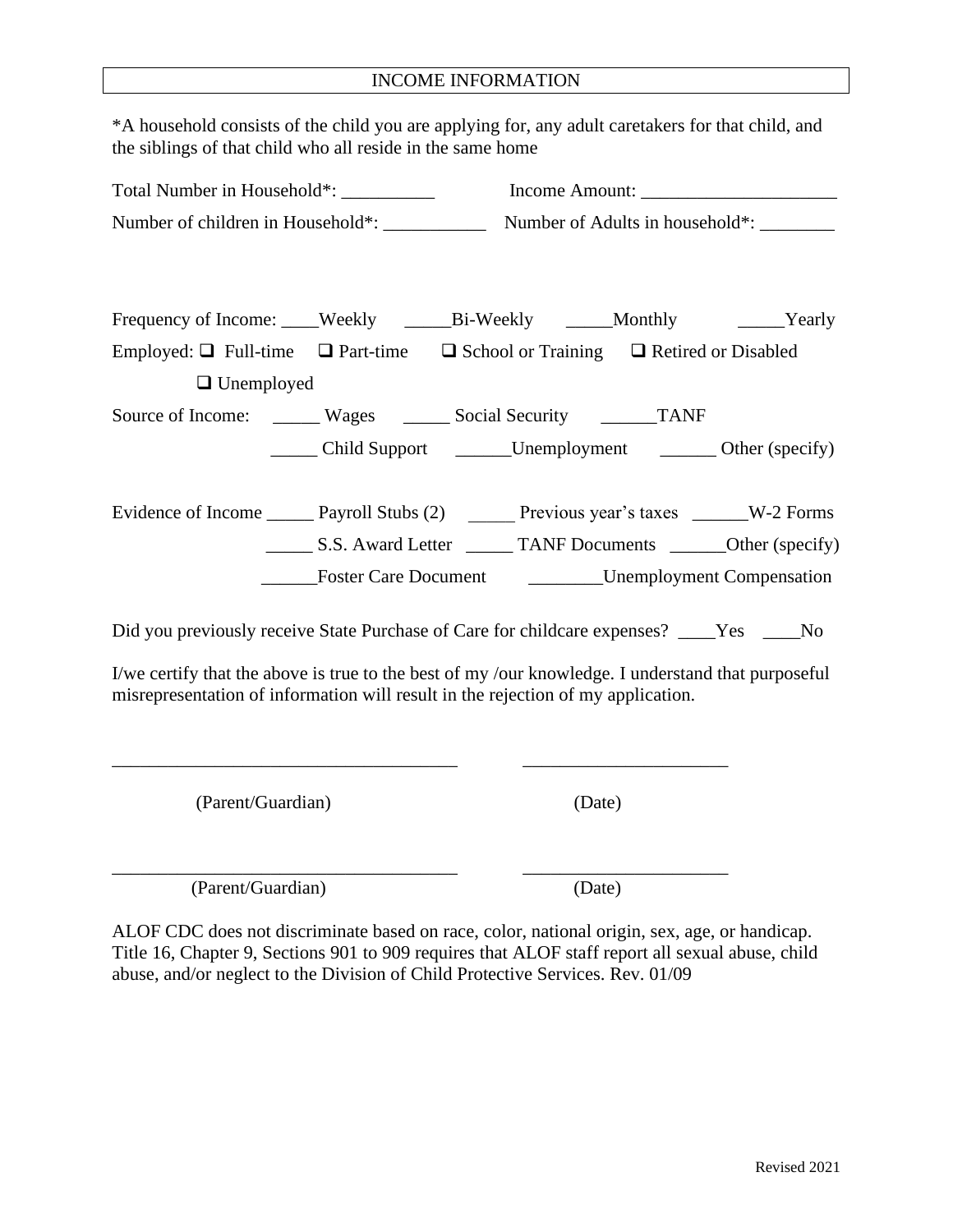# **DENTAL VISIT FORM**

|                                                                                     | DATE OF BIRTH: _________________ |  |
|-------------------------------------------------------------------------------------|----------------------------------|--|
| DATE OF VISIT: __________________________                                           |                                  |  |
| <b>SCHEDULED SERVICE (check all that apply):</b>                                    |                                  |  |
| $\Box$ Oral Examination                                                             | $\Box$ filling                   |  |
| $\Box$ Cleaning                                                                     | $\Box$ extraction (temporary)    |  |
| $\Box$ Fluoride                                                                     | $\Box$ extraction (permanent)    |  |
| $\Box$ x-ray                                                                        | $\Box$ root canal                |  |
| $\Box$ sealant                                                                      | □ Other: _________________       |  |
| THIS CHILD WILL NEED MORE VISITS FOR THE FOLLOWING SERVICES (check all that apply): |                                  |  |
| $\Box$ oral examination                                                             | $\Box$ filling                   |  |
| $\Box$ cleaning                                                                     | $\Box$ extraction (temporary)    |  |
| $\Box$ fluoride                                                                     | $\Box$ extraction (permanent)    |  |
| $\Box$ x-ray                                                                        | $\Box$ root canal                |  |
| $\Box$ sealant                                                                      | $\Box$ Other: ________________   |  |
| <b>Comments:</b>                                                                    |                                  |  |
|                                                                                     | Date: ________________           |  |
|                                                                                     | Phone: ___________________       |  |
|                                                                                     |                                  |  |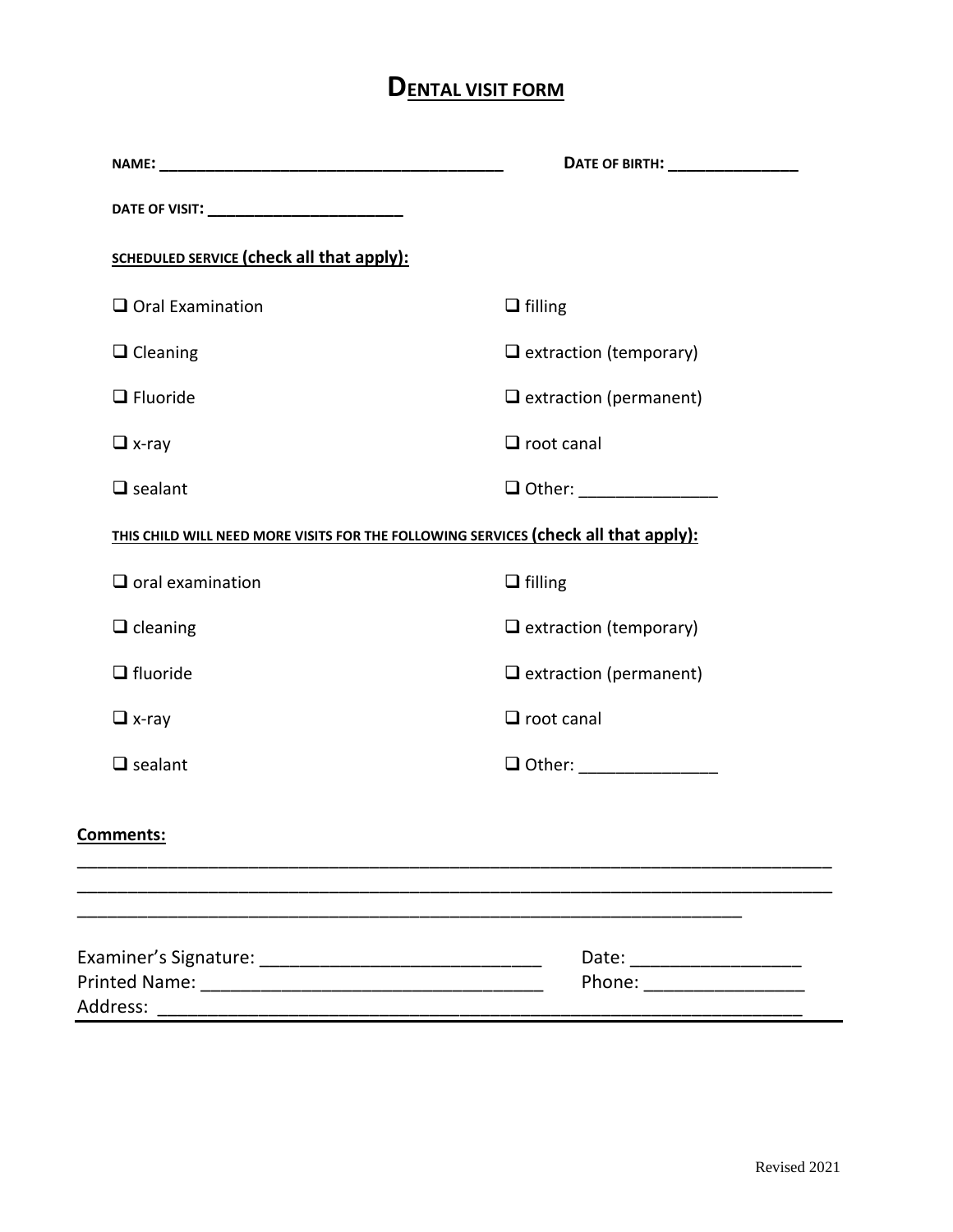| Alternate Phone: _______________________________ | Alternate Phone: _________________________ |  |
|--------------------------------------------------|--------------------------------------------|--|
|                                                  |                                            |  |
| Medical Insurance Information:                   |                                            |  |
|                                                  |                                            |  |
|                                                  |                                            |  |
|                                                  |                                            |  |
|                                                  |                                            |  |
|                                                  | Phone: ____________________________        |  |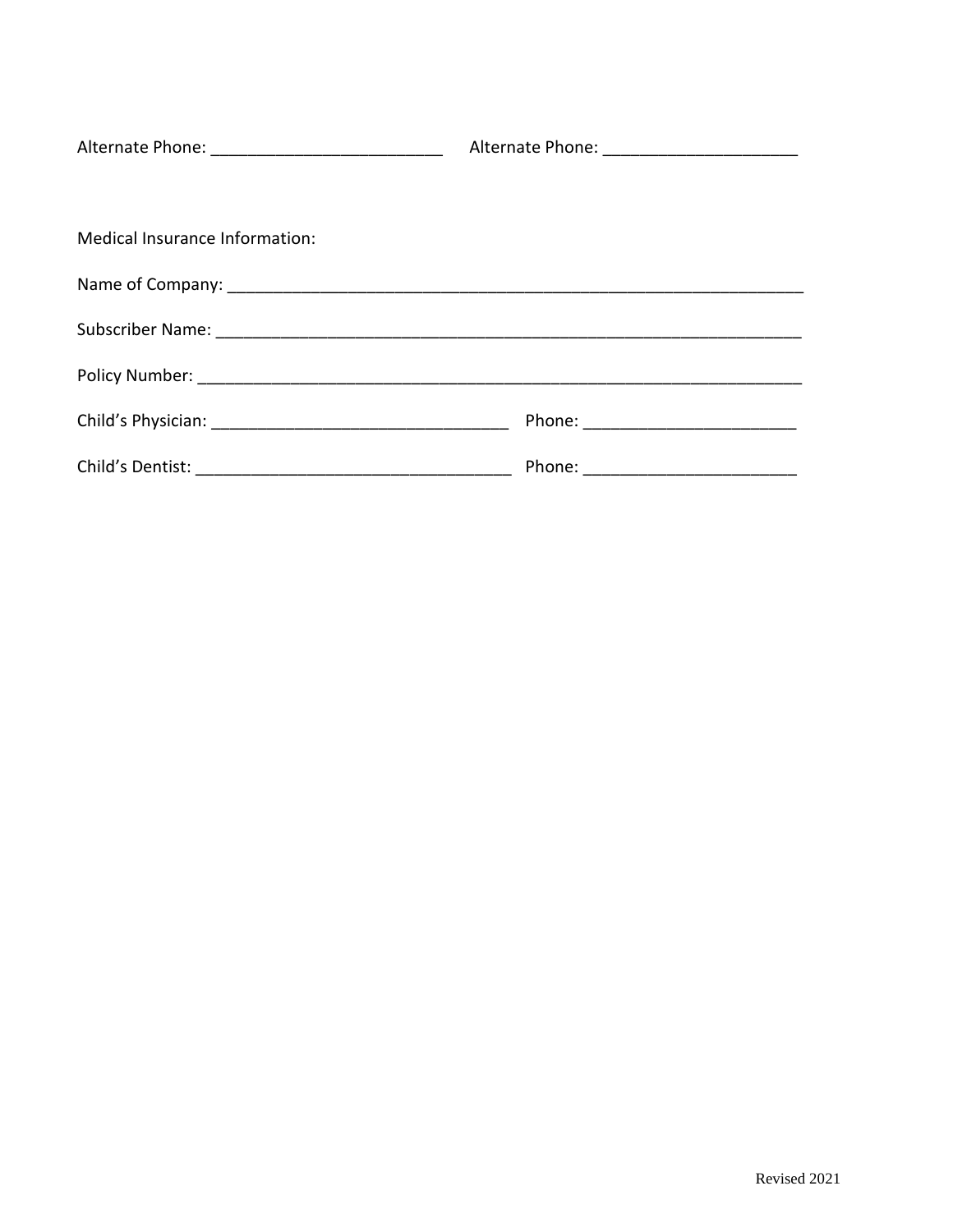# **Emergency Contact Sheet**

|                                                                                                           | Parent/Guardian Information |                                            |
|-----------------------------------------------------------------------------------------------------------|-----------------------------|--------------------------------------------|
|                                                                                                           |                             |                                            |
|                                                                                                           |                             |                                            |
|                                                                                                           |                             |                                            |
| Evening Phone ____________________________                                                                |                             |                                            |
|                                                                                                           |                             |                                            |
| Alternate Phone ____________________________                                                              |                             | Alternate Phone __________________________ |
| If a parent/guardian cannot be contacted, please contact the following person(s) in case of<br>emergency: |                             |                                            |
| <b>Full Name</b>                                                                                          | Phone Number(s)             | Relationship to Child                      |
|                                                                                                           |                             |                                            |
|                                                                                                           |                             |                                            |
|                                                                                                           |                             |                                            |
|                                                                                                           |                             | _Phone:_________________________           |
| Signature:                                                                                                |                             | Date:                                      |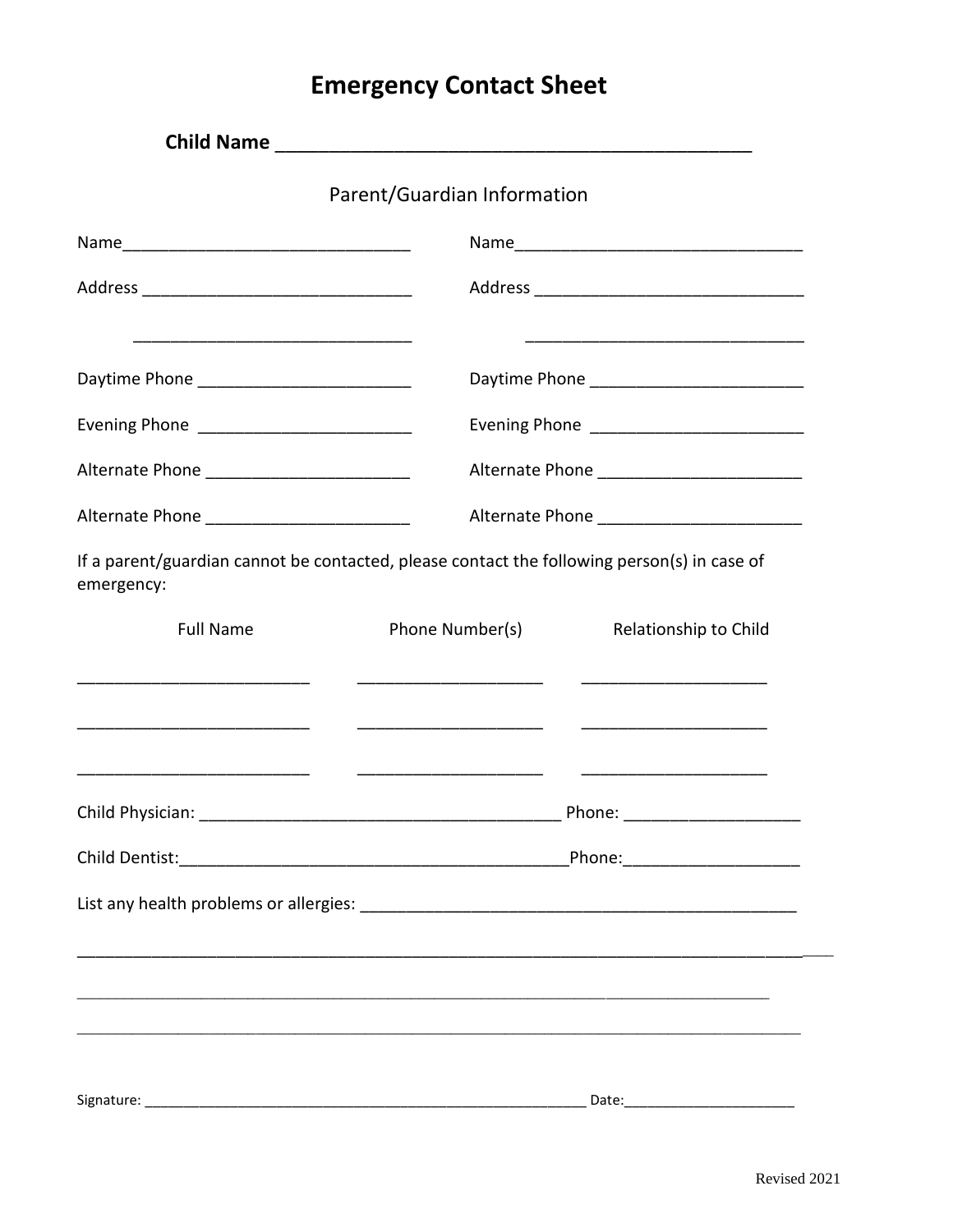# **Authorization of Release Form**

| <b>Child Name</b>                                                                         |                       |
|-------------------------------------------------------------------------------------------|-----------------------|
| This form authorizes ALOF staff to release your child for pick-up to people listed below: |                       |
| <b>Full Name</b>                                                                          | Relationship to Child |
|                                                                                           |                       |
|                                                                                           |                       |
|                                                                                           |                       |
|                                                                                           |                       |

Picture identification is necessary for authorized people to pick up your child. This list should be updated as necessary. Please inform the Teacher oo the office of any changes. If someone other than the people listed above arrives to pick up your child, ALOF staff will not release the child into their care without first contacting you*. Please note that children will not be released to anyone who is under the influence of alcohol or drugs, or who displays inappropriate behavior, regardless to whether they are listed on this form.*

*Please list phone number where you can be reached in the event of a pick-up question/concern.*

\_\_\_\_\_\_\_\_\_\_\_\_\_\_\_\_\_\_\_\_\_\_\_\_\_\_\_\_\_\_\_\_\_\_\_\_\_\_\_\_\_\_\_\_\_\_\_\_\_\_\_\_\_\_\_\_\_\_\_\_\_\_\_\_\_\_\_\_\_\_\_\_\_\_\_\_\_\_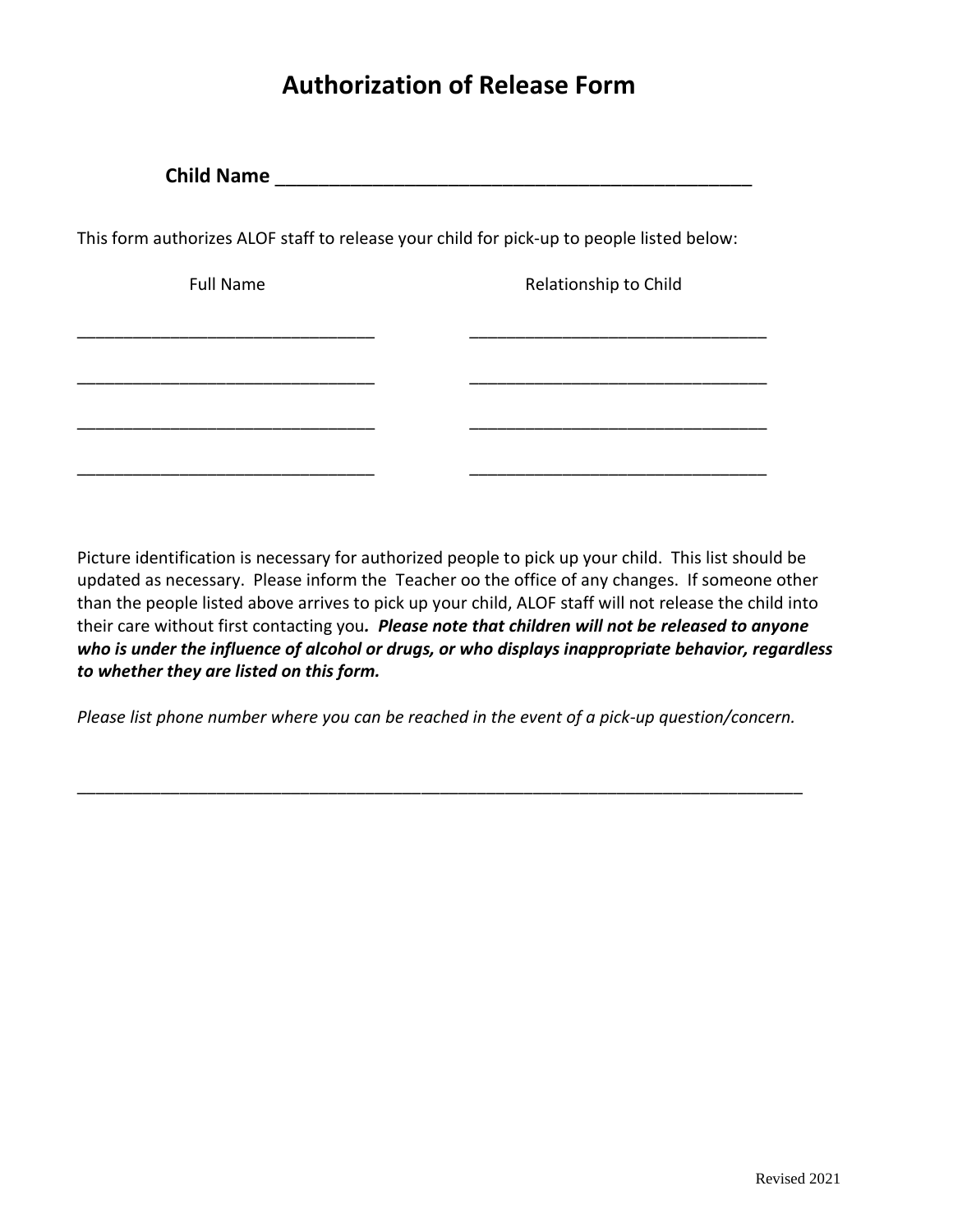## **A Leap of Faith CDC Permission for Television and Video Viewing**

This letter should serve as notice to the parents of the A Leap of Faith CDC that the ALOF staff must have permission to allow the children in the preschool program to view instructional/entertainment programming via television or video during the program year. The television or video viewing will be limited to not more than one (1) hour per day and not more than two (2) days a week.

Please sign below indicating if you will allow/not allow your child to view programs via television or videos in their classroom.

- $\Box$  I give permission for my child to view videos or television in school.
- $\Box$  I do not give permission for my child to view video or television in school.

Child's Name

\_\_\_\_\_\_\_\_\_\_\_\_\_\_\_\_\_\_\_\_\_\_\_\_\_\_\_

\_\_\_\_\_\_\_\_\_\_\_\_\_\_\_\_\_\_\_\_\_\_\_\_\_\_\_

\_\_\_\_\_\_\_\_\_\_\_\_\_\_\_\_\_\_\_\_\_\_\_\_\_\_\_

Parent's Name

Date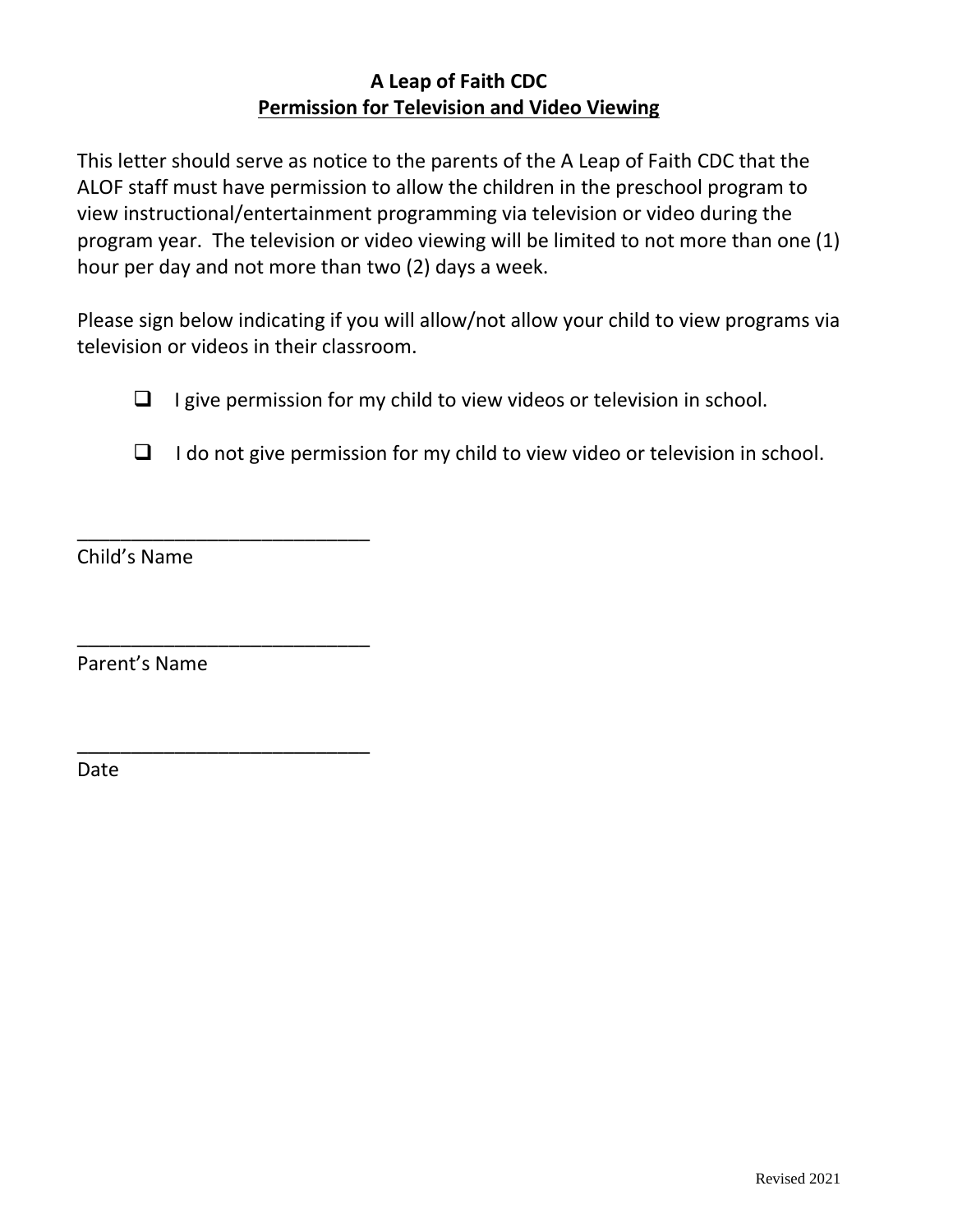## **A Leap of Faith CDC**

## **1715 W 4th Street**

### **Photography Release**

For valuable consideration received, I \_\_\_\_\_\_\_\_\_\_\_\_\_\_\_\_\_\_\_\_\_\_\_\_\_\_\_\_\_\_\_\_\_\_ grant my full and irrevocable consent to A Leap of Faith CDC to use the photograph for display or social media.

By my signature below, I understand that such grant allows the use of these photographs in display in classroom or social media.

### **Photo Subject:**

| Child's Name: |  |  |  |
|---------------|--|--|--|
| Signed:       |  |  |  |
| Witness:      |  |  |  |

Date: \_\_\_\_\_\_\_\_\_\_\_\_\_\_\_\_\_\_\_\_\_\_\_\_\_\_\_\_\_\_\_\_\_\_\_\_\_\_\_\_\_\_\_\_\_

## **Consent by Parent or Guardian, In case of Minor**

As a parent or legal guardian of person(s) named above, I consent to the terms of this release form.

Signed:  $\Box$ 

Witness: \_\_\_\_\_\_\_\_\_\_\_\_\_\_\_\_\_\_\_\_\_\_\_\_\_\_\_\_\_\_\_\_\_\_\_\_\_\_\_\_\_\_

Date: \_\_\_\_\_\_\_\_\_\_\_\_\_\_\_\_\_\_\_\_\_\_\_\_\_\_\_\_\_\_\_\_\_\_\_\_\_\_\_\_\_\_\_\_\_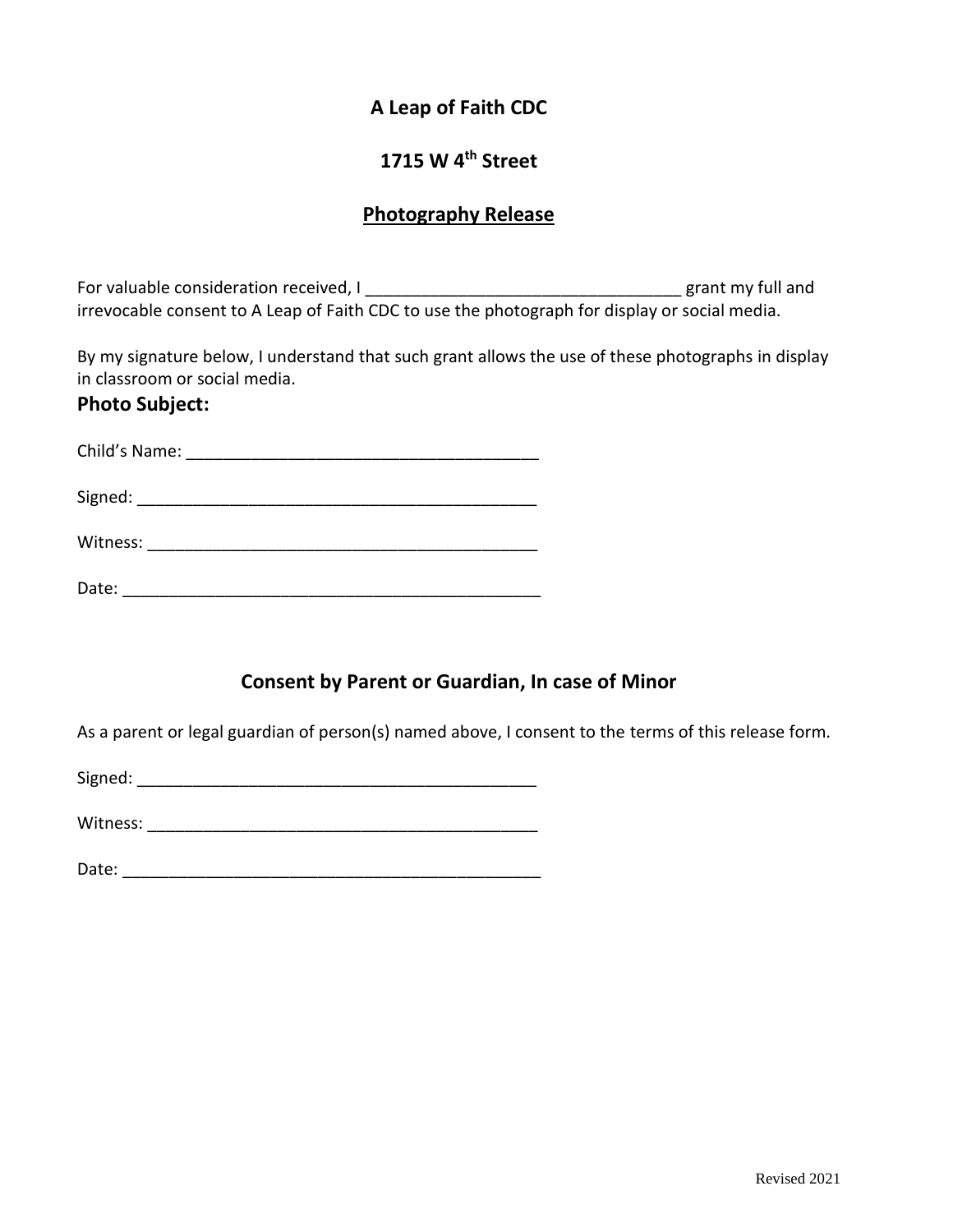# **A Leap of Faith CDC / Redding Full Day Preschool 1715 W 4th Street Wilmington, DE 19805**

### **Permission for Computer Usage**

This letter should serve as notice to the parents of the A Leap of Faith CDC staff must have permission to allow the children in the preschool program to view instructional and/or supervised age-appropriate entertainment programming via computers

Please sign below indicating if you will permit/not permit your child to use programs via computers in their school.

 $\Box$  I give permission for my child to view and access programs on the computer in school.

\_\_\_\_\_\_\_\_\_\_\_\_\_\_\_\_\_\_\_\_\_\_\_\_\_\_\_\_\_\_ \_\_\_\_\_\_\_\_\_\_\_\_\_\_\_\_\_\_\_\_\_\_\_\_

❑ I do not give permission for my child to view and access programs on the computer in school

Child's Name

Parent's Signature Date

\_\_\_\_\_\_\_\_\_\_\_\_\_\_\_\_\_\_\_\_\_\_\_\_\_\_\_\_\_\_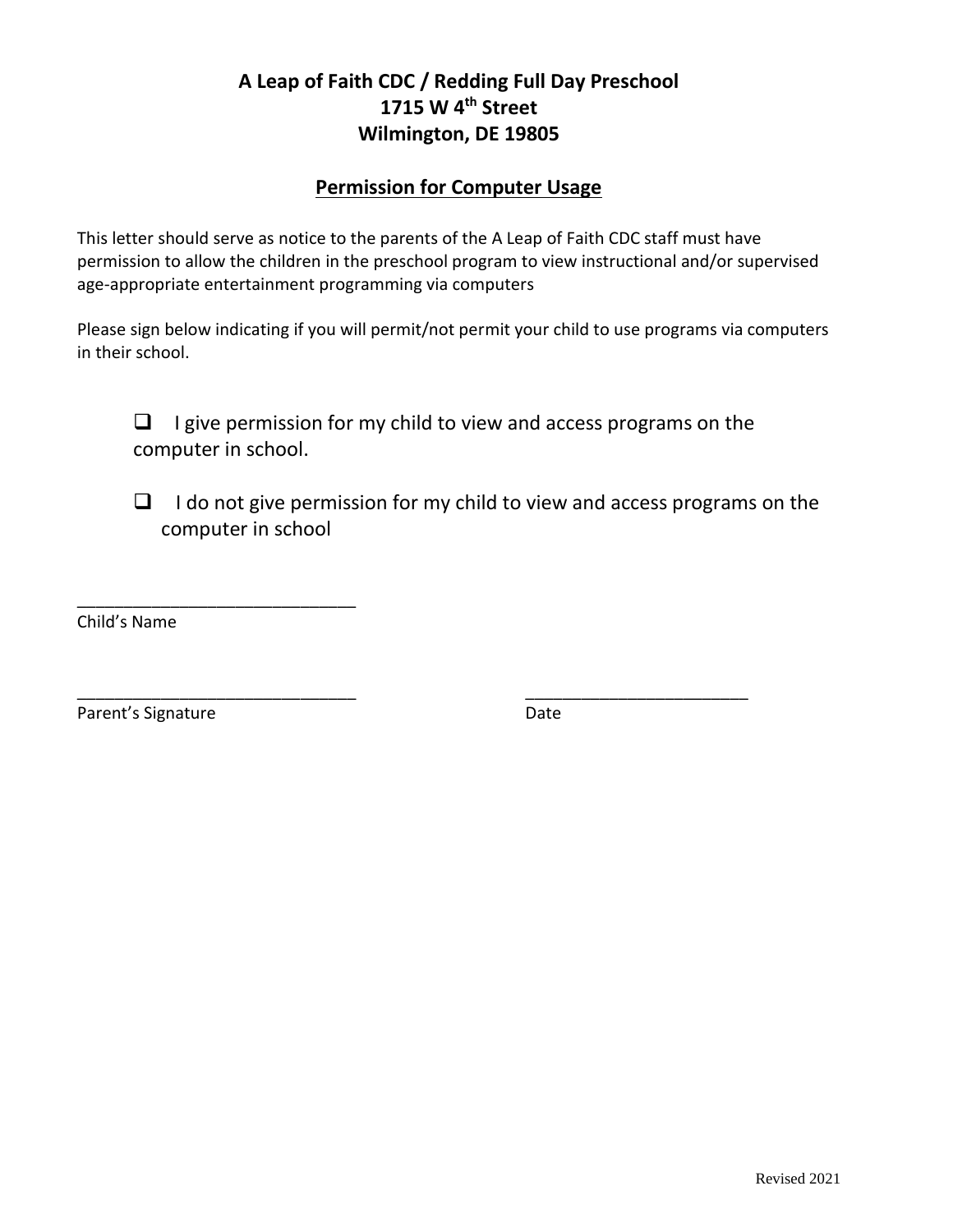# **A Leap of Faith CDC/ Redding All Day Preschool 1715 W 4 th Street Wilmington, DE 19805**

# **Field Trip Permission Slip**

| hereby give permission for                                                                                                                                                                                                                             |         |
|--------------------------------------------------------------------------------------------------------------------------------------------------------------------------------------------------------------------------------------------------------|---------|
| (parent)                                                                                                                                                                                                                                               | (child) |
| to attend all ECEAA sponsored field trips during the 2020–2021 school year. I understand that<br>public/chartered transportation will be used for trips. I agree to not hold Christina Cultural Arts<br>Center liable for any incident that may occur. |         |

| Parent Signature: | Date: |  |
|-------------------|-------|--|
|                   |       |  |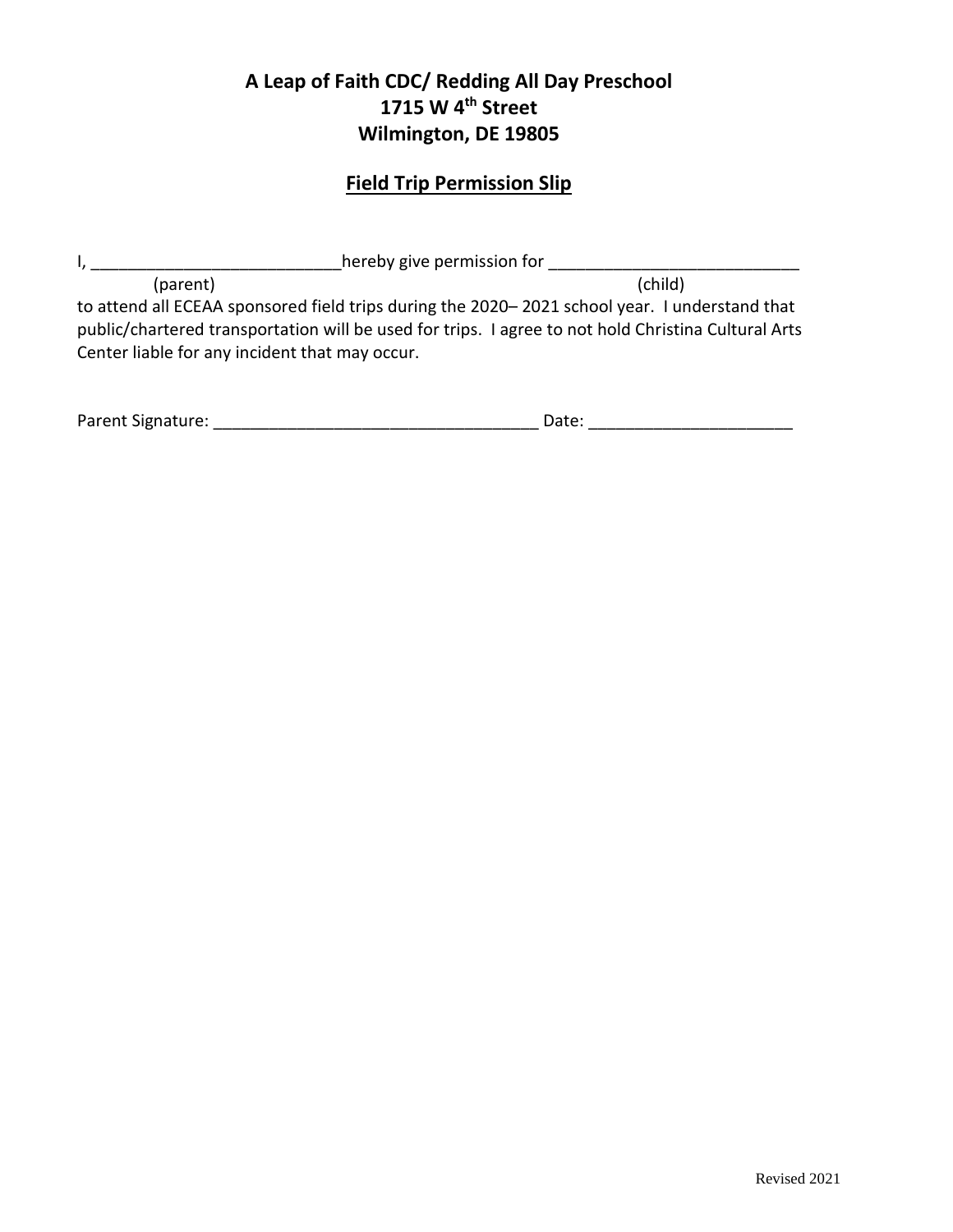### **PERMISSION FOR PROGRAM SCREENING**

| <b>CHILD'S NAME</b>       | CENTER NAME – A Leap of Faith CDC/Redding |
|---------------------------|-------------------------------------------|
| <b>Full Day Preschool</b> |                                           |

| <b>MEDICAID#</b> | <b>DATE OF BIRTH</b> | ъF |
|------------------|----------------------|----|
|                  |                      |    |

The following program screenings are required or recommended by A Leap Of Faith CDC/Redding Full Day Preschool

**DENTAL SCREENING** – The parent is required to escort their child to their initial screening to obtain the results to be given to Head Start. A screening shall include one or all the following: an oral examination, cleaning, fluoride and/or x-ray. If the child qualifies, he/she will be seen at a Public Health Dental Clinic for the initial screening and follow-up treatment. All Dental Public Health forms need to be completed by the parent.

**DEVELOPMENTAL SCREENING** – An assessment of a child's abilities in the areas of speech, language, large and small motor development, and cognitive skills. These results will help us assess your child's future success in school. This screening is done by the local school district personnel

**LEAD SCREENING** – Has to be done by your physician

**VISION SCREENING** – Visual acuity and Strabismus screenings are done to screen the child's ability to see at a distance and to assess eye coordination.

*I have been informed about the above screenings and give permission form them to be performed on my child. I also give permission for the results to be shared on a need-to-know basis between A Leap of Faith CDC/Redding Full Day Preschool Public Health, WIC, private dentist or physician, appropriate local school and/or district.*

| Signature (Parent/Guardian)                 | Date |  |  |  |
|---------------------------------------------|------|--|--|--|
| Signature (Family Service Coordinator) Date |      |  |  |  |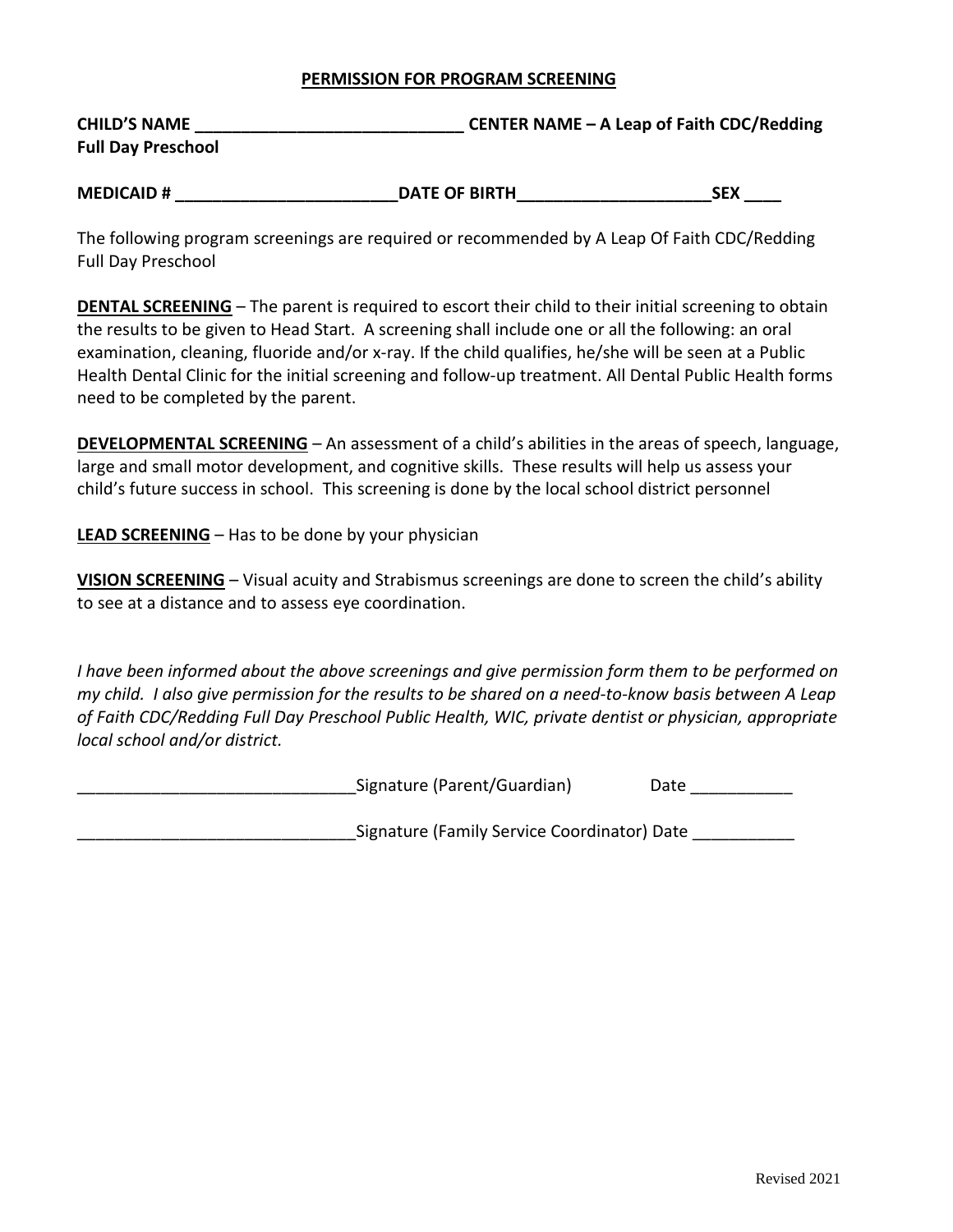

### **A Leap Of Faith CDC/ Redding Full Day Preschool ADULT INCOME ELIGIBILITY FORM**

|                                                                                                                                                                                                                                                                  |                                                                                                     |                      |                  |             |                                        | PART 1 (Complete one application per household. Please use a pen, not a pencil.) |                         |                  |              |                   |                                 |                                    |                                   |          |         |
|------------------------------------------------------------------------------------------------------------------------------------------------------------------------------------------------------------------------------------------------------------------|-----------------------------------------------------------------------------------------------------|----------------------|------------------|-------------|----------------------------------------|----------------------------------------------------------------------------------|-------------------------|------------------|--------------|-------------------|---------------------------------|------------------------------------|-----------------------------------|----------|---------|
| Definition of Household                                                                                                                                                                                                                                          |                                                                                                     |                      |                  |             |                                        |                                                                                  |                         | Ethnicity        |              |                   |                                 | Race (check one or more)           |                                   |          |         |
| Member: "Anyone who is                                                                                                                                                                                                                                           |                                                                                                     |                      |                  |             |                                        |                                                                                  |                         |                  | Hispanic or  | American          |                                 | Black                              | Native                            |          |         |
| living with you and shares<br>income and expenses,                                                                                                                                                                                                               |                                                                                                     |                      |                  |             |                                        |                                                                                  |                         | Latino?          |              | Indian or         |                                 | Or                                 | Hawaiian or                       |          |         |
| even if not related."                                                                                                                                                                                                                                            | <b>Adult's First Name</b>                                                                           |                      |                  | MI          |                                        | <b>Adult's Last Name</b>                                                         | Date of<br><b>Birth</b> | Yes              | No           | Alaskan<br>Native | Asian                           | African<br>American                | Other Pacific<br>Islander         |          | White   |
| List names of Enrolled                                                                                                                                                                                                                                           |                                                                                                     |                      |                  |             |                                        |                                                                                  |                         |                  | П            |                   | П                               |                                    |                                   |          |         |
| Adult Participants.                                                                                                                                                                                                                                              |                                                                                                     |                      |                  |             |                                        |                                                                                  |                         |                  |              | □                 |                                 | $\Box$                             |                                   |          | $\Box$  |
|                                                                                                                                                                                                                                                                  |                                                                                                     |                      |                  |             |                                        |                                                                                  |                         |                  |              | Г                 | $\sim$                          | $\Box$                             |                                   |          | $\Box$  |
|                                                                                                                                                                                                                                                                  |                                                                                                     |                      |                  |             |                                        |                                                                                  |                         |                  |              |                   |                                 |                                    |                                   |          | П       |
|                                                                                                                                                                                                                                                                  |                                                                                                     |                      |                  |             |                                        |                                                                                  |                         |                  | $\mathsf{L}$ | П                 | □                               | □                                  | $\mathsf{L}$                      |          |         |
|                                                                                                                                                                                                                                                                  |                                                                                                     |                      |                  |             |                                        |                                                                                  |                         |                  | $\mathsf{L}$ | П                 | $\mathbf{L}$                    | П                                  |                                   |          | П       |
|                                                                                                                                                                                                                                                                  |                                                                                                     |                      |                  |             |                                        |                                                                                  |                         |                  |              |                   |                                 |                                    |                                   |          |         |
|                                                                                                                                                                                                                                                                  |                                                                                                     |                      |                  |             |                                        |                                                                                  |                         |                  |              | П                 | П                               | П                                  |                                   |          | П       |
|                                                                                                                                                                                                                                                                  |                                                                                                     |                      |                  |             |                                        | <b>PART 2 - ENROLLMENT</b>                                                       |                         |                  |              |                   |                                 |                                    |                                   |          |         |
|                                                                                                                                                                                                                                                                  |                                                                                                     |                      |                  |             |                                        |                                                                                  |                         |                  |              |                   |                                 |                                    |                                   |          |         |
| <b>Start Date:</b>                                                                                                                                                                                                                                               |                                                                                                     | <b>Arrival Time:</b> |                  |             | AM/PM                                  |                                                                                  | <b>Departure Time:</b>  |                  |              |                   | AM/PM                           |                                    | <b>Shift Work:</b>                | Yes/No   |         |
| Normal days of week Participant(s) is/are in care (circle all that apply):                                                                                                                                                                                       |                                                                                                     |                      |                  |             |                                        | Mon                                                                              |                         | Tues             | Wed          | Thurs             | Fri                             |                                    | Sat                               | Sun      |         |
|                                                                                                                                                                                                                                                                  |                                                                                                     |                      |                  |             |                                        |                                                                                  |                         |                  |              |                   |                                 |                                    |                                   |          |         |
| Meals eaten at Providers/Center: (Circle all that apply. CACFP provides reimbursement for up to 2 approved meals and one snack per day/participant):                                                                                                             |                                                                                                     |                      |                  |             |                                        |                                                                                  |                         |                  |              |                   |                                 |                                    |                                   |          |         |
| <b>Breakfast</b>                                                                                                                                                                                                                                                 | <b>AM Snack</b>                                                                                     |                      |                  | Lunch       |                                        |                                                                                  | <b>PM Snack</b>         |                  |              | Supper            |                                 | <b>Evening Snack</b>               |                                   |          |         |
|                                                                                                                                                                                                                                                                  |                                                                                                     |                      |                  |             |                                        |                                                                                  |                         |                  |              |                   |                                 |                                    |                                   |          |         |
|                                                                                                                                                                                                                                                                  |                                                                                                     |                      |                  |             |                                        | <b>PART 3 - HOUSEHOLD INCOME</b>                                                 |                         |                  |              |                   |                                 |                                    |                                   |          |         |
| Do any Household Members (including you) currently receive one or more of the following assistance programs: SNAP, SSI, or Medicaid?                                                                                                                             |                                                                                                     |                      |                  |             |                                        |                                                                                  |                         |                  |              |                   |                                 |                                    |                                   |          |         |
|                                                                                                                                                                                                                                                                  |                                                                                                     |                      |                  |             |                                        |                                                                                  |                         |                  |              |                   |                                 |                                    | Check one: $\Box$ Yes / $\Box$ No |          |         |
| If you answered NO - Complete the Income section of Part 3.<br>If you answered YES - Write the name and case number for the person who receives benefits below, then go to Part 4.                                                                               |                                                                                                     |                      |                  |             |                                        |                                                                                  |                         |                  |              |                   |                                 |                                    |                                   |          |         |
|                                                                                                                                                                                                                                                                  |                                                                                                     |                      |                  |             |                                        |                                                                                  |                         |                  |              |                   |                                 |                                    |                                   |          |         |
| NAME:                                                                                                                                                                                                                                                            |                                                                                                     |                      |                  |             |                                        | <b>CASE NUMBER:</b>                                                              |                         |                  |              |                   |                                 |                                    |                                   |          |         |
|                                                                                                                                                                                                                                                                  |                                                                                                     |                      |                  |             |                                        |                                                                                  |                         |                  |              |                   |                                 |                                    |                                   |          |         |
| All Adult Household Members (including yourself)<br>List all Household Members not listed in Part 1 (including yourself) even if they do not receive income. For each Household Member listed, if they do receive income, report total income for each source in |                                                                                                     |                      |                  |             |                                        |                                                                                  |                         |                  |              |                   |                                 |                                    |                                   |          |         |
| whole dollars only. If they do not receive income from any source, write "0". If you enter "0" or leave any fields blank, you are certifying (promising) that there is not income to report.                                                                     |                                                                                                     |                      |                  |             |                                        |                                                                                  |                         |                  |              |                   |                                 |                                    |                                   |          |         |
|                                                                                                                                                                                                                                                                  |                                                                                                     |                      | How Often?       |             |                                        |                                                                                  |                         | How Often?       |              |                   |                                 |                                    | How Often?                        |          |         |
| Names of ALL Household Members                                                                                                                                                                                                                                   |                                                                                                     |                      |                  |             |                                        | Public Assistance/                                                               |                         |                  |              |                   | Pensions/SSI/                   |                                    |                                   |          |         |
| including spouse and dependent<br>children of participant(s)                                                                                                                                                                                                     | Earnings from Work<br>(Before Deductions)                                                           | Weekly               | <b>Bi-Weekly</b> | 2x<br>Month | Monthly                                | Child Support/<br>Alimony                                                        | Weekly                  | <b>Bi-Weekly</b> | 2x Month     | Monthly           | Retirement/<br>All Other Income | Weekly                             | <b>Bi-Weekly</b>                  | 2x Month | Monthly |
| (First/Last)                                                                                                                                                                                                                                                     |                                                                                                     |                      |                  |             |                                        |                                                                                  |                         |                  |              |                   |                                 |                                    |                                   |          |         |
|                                                                                                                                                                                                                                                                  |                                                                                                     | □                    | □                | □           | о                                      | l\$                                                                              | □                       | 0                | □            | о                 | \$                              | о                                  | □                                 | □        | о       |
|                                                                                                                                                                                                                                                                  |                                                                                                     | □                    |                  |             |                                        | l\$                                                                              | О                       |                  |              |                   | \$                              |                                    | □                                 |          |         |
|                                                                                                                                                                                                                                                                  |                                                                                                     |                      | □                | □           | □                                      |                                                                                  |                         | □                | □            | □                 |                                 | □                                  |                                   | □        | □       |
|                                                                                                                                                                                                                                                                  |                                                                                                     | □                    | □                | □           | □                                      | Ι\$                                                                              | о                       | □                | □            | о                 | \$                              | □                                  | □                                 | □        | □       |
|                                                                                                                                                                                                                                                                  |                                                                                                     | □                    | □                | о           | о                                      | l\$                                                                              | □                       | □                | □            | о<br>l\$          |                                 | □                                  | □                                 | □        | о       |
|                                                                                                                                                                                                                                                                  |                                                                                                     |                      |                  |             |                                        |                                                                                  |                         |                  |              |                   |                                 |                                    |                                   |          |         |
| 5                                                                                                                                                                                                                                                                | l\$                                                                                                 | □                    | □                | О           | о                                      | l\$                                                                              | □                       | О                | □            | О<br>l\$          |                                 | □                                  | □                                 | □        | о       |
|                                                                                                                                                                                                                                                                  |                                                                                                     |                      |                  |             |                                        | <b>PART 4 - CONTACT INFORMATION and ADULT SIGNATURE</b>                          |                         |                  |              |                   |                                 |                                    |                                   |          |         |
| An adult household member must sign and date this form before it can be approved.                                                                                                                                                                                |                                                                                                     |                      |                  |             |                                        |                                                                                  |                         |                  |              |                   |                                 |                                    |                                   |          |         |
| "I certify (promise) that all information on this application is true and that all income is reported. I understand that the center or day care home will get Federal funds based on the information I give. I understand                                        |                                                                                                     |                      |                  |             |                                        |                                                                                  |                         |                  |              |                   |                                 |                                    |                                   |          |         |
| that CACFP officials may verify the information. I understand that if I purposely give false information, the participant receiving the meals may lose the meal benefits, and I may be prosecuted under applicable                                               |                                                                                                     |                      |                  |             |                                        |                                                                                  |                         |                  |              |                   |                                 |                                    |                                   |          |         |
| State and Federal laws."                                                                                                                                                                                                                                         |                                                                                                     |                      |                  |             |                                        |                                                                                  |                         |                  |              |                   |                                 |                                    |                                   |          |         |
| <b>Total Household</b>                                                                                                                                                                                                                                           |                                                                                                     |                      |                  |             |                                        |                                                                                  |                         |                  |              |                   |                                 |                                    |                                   |          |         |
| <b>Members</b>                                                                                                                                                                                                                                                   | Last Four Digits of Social Security Number (SSN) of<br>Primary Wage Earner or Other Adult Household |                      |                  |             |                                        | * * * _ * *                                                                      |                         |                  |              |                   |                                 |                                    | Check if No SSN                   |          | □       |
| (Children and Adults)                                                                                                                                                                                                                                            |                                                                                                     |                      |                  |             |                                        |                                                                                  |                         |                  |              |                   |                                 |                                    |                                   |          |         |
|                                                                                                                                                                                                                                                                  |                                                                                                     |                      |                  |             |                                        |                                                                                  |                         |                  |              |                   |                                 |                                    |                                   |          |         |
|                                                                                                                                                                                                                                                                  |                                                                                                     |                      |                  |             |                                        |                                                                                  |                         |                  |              |                   |                                 |                                    |                                   |          |         |
| Street Address (if available)                                                                                                                                                                                                                                    |                                                                                                     |                      | City             |             |                                        |                                                                                  | State                   |                  | Zip          |                   |                                 | Daytime Phone and Email (optional) |                                   |          |         |
|                                                                                                                                                                                                                                                                  |                                                                                                     |                      |                  |             |                                        |                                                                                  |                         |                  |              |                   |                                 |                                    |                                   |          |         |
| Printed Name of adult completing the form                                                                                                                                                                                                                        |                                                                                                     |                      |                  |             | Signature of adult completing the form |                                                                                  |                         |                  |              |                   | Today's Date                    |                                    |                                   |          |         |
|                                                                                                                                                                                                                                                                  |                                                                                                     |                      |                  |             |                                        |                                                                                  |                         |                  |              |                   |                                 |                                    |                                   |          |         |
|                                                                                                                                                                                                                                                                  |                                                                                                     |                      |                  |             |                                        | <b>SPONSOR USE ONLY:</b>                                                         |                         |                  |              |                   |                                 |                                    |                                   |          |         |
|                                                                                                                                                                                                                                                                  |                                                                                                     |                      |                  |             |                                        |                                                                                  |                         |                  |              |                   |                                 |                                    |                                   |          |         |
| Categorical Eligibility (If Yes, Check One): □ SNAP (Food Stamp)                                                                                                                                                                                                 |                                                                                                     |                      |                  |             | $\Box$ SSI                             | $\Box$ Medicaid                                                                  |                         |                  |              |                   | DATE WITHDRAWN:                 |                                    |                                   |          |         |
|                                                                                                                                                                                                                                                                  |                                                                                                     |                      |                  |             |                                        |                                                                                  |                         |                  |              |                   |                                 |                                    |                                   |          |         |
| Total Household Income:<br>Family Size:<br>(Include all Participants)                                                                                                                                                                                            |                                                                                                     |                      |                  |             |                                        |                                                                                  |                         |                  |              |                   |                                 |                                    |                                   |          |         |
| Yearly Income Conversion: Weekly x 52; Every Two Weeks x 26; Twice a Month x 24; Monthly x 12                                                                                                                                                                    |                                                                                                     |                      |                  |             |                                        |                                                                                  |                         |                  |              |                   |                                 |                                    |                                   |          |         |
| ELIGIBILITY - Based on the information provided, this application will be:                                                                                                                                                                                       |                                                                                                     |                      |                  |             |                                        |                                                                                  |                         |                  |              |                   |                                 |                                    |                                   |          |         |
|                                                                                                                                                                                                                                                                  |                                                                                                     |                      |                  |             |                                        |                                                                                  |                         |                  |              |                   |                                 |                                    |                                   |          |         |
| $\Box$ Approved FREE                                                                                                                                                                                                                                             | □ Approved REDUCED                                                                                  |                      |                  |             |                                        | $\Box$ Denied – The meals will be claimed in the PAID category.                  |                         |                  |              |                   |                                 |                                    |                                   |          |         |
|                                                                                                                                                                                                                                                                  |                                                                                                     |                      |                  |             |                                        |                                                                                  |                         |                  |              |                   |                                 |                                    |                                   |          |         |
|                                                                                                                                                                                                                                                                  |                                                                                                     |                      |                  |             |                                        |                                                                                  |                         |                  |              |                   |                                 |                                    |                                   |          |         |
| Determining Official Signature:                                                                                                                                                                                                                                  |                                                                                                     |                      |                  |             |                                        |                                                                                  |                         |                  |              |                   | Review/Effective Date:          |                                    |                                   |          |         |
|                                                                                                                                                                                                                                                                  |                                                                                                     |                      |                  |             |                                        |                                                                                  |                         |                  |              |                   |                                 |                                    |                                   |          |         |